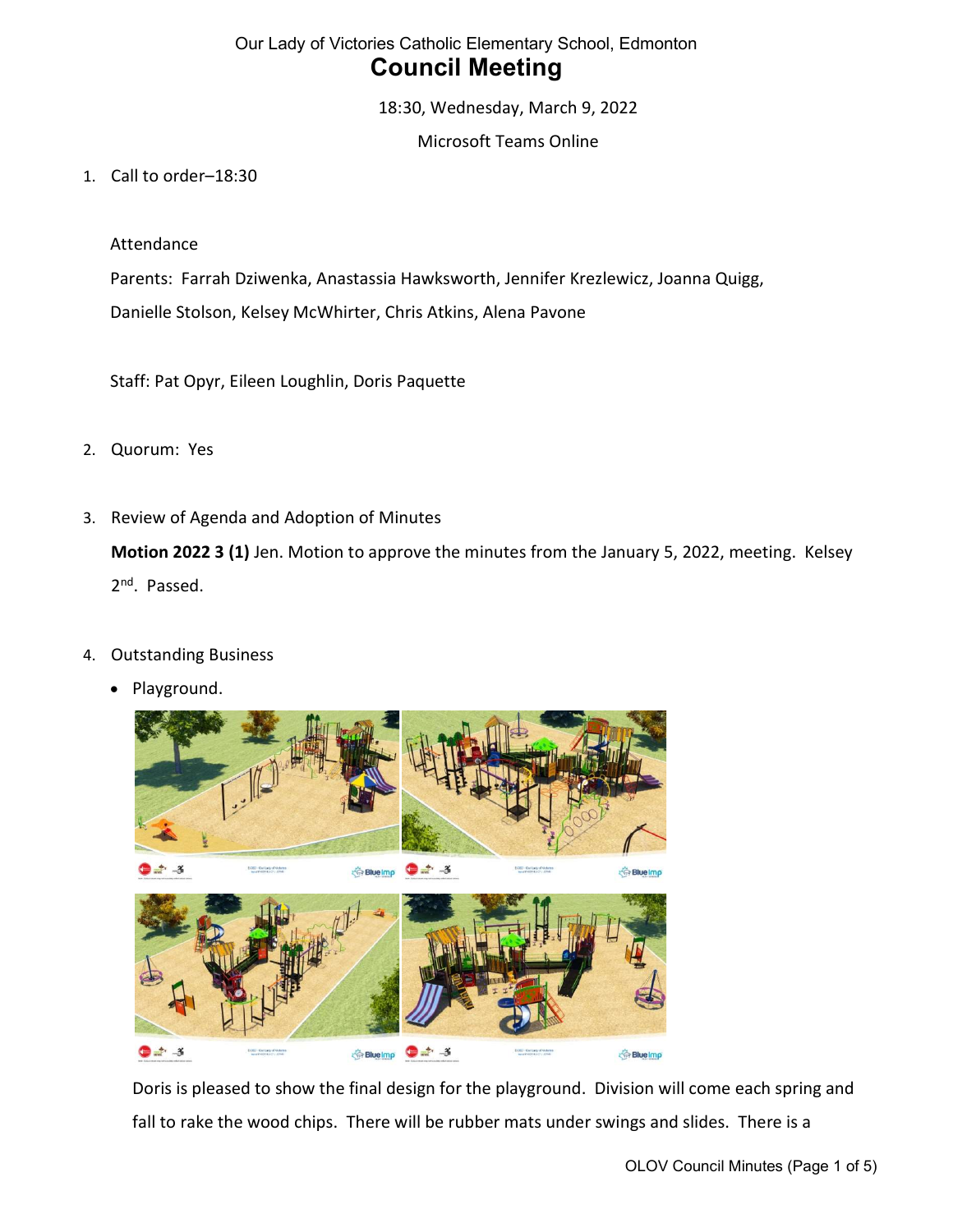sandbox that will be separated from the wood chip area by a concrete border. Everything is on budget. We have just enough for a couple benches: green, blue, brown, or tan. Placement of these can be decided once snow is melted. A lighter color would be nice and placed in a shaded area. We could enclose the slide but shipment time is much longer and it will cost more money. Discussion about adding a few more stepping stones on the ground to make more of a loop and give options to avoid stepping down. Doris will look into getting a few more stepping stones (placed approximately where red dots are below) and put in the order for the park tomorrow.



The group voted to go ahead and order stepping stones rather than use the money for benches. Benches can be added easier at a later date.

A kickoff meeting with one or two parent council representative(s) will be arranged and they will be updated regularly. Individuals will have to go through the parent rep with any questions. It will take six to eight weeks for equipment to arrive for construction. They will print the playground plans on a board for the kids to see within a couple weeks. As soon as ground thaws (May long-ish), the playground will be built. Fingers crossed that the park is complete before the end of school this year.....construction is weather dependent but usually a couple weeks.

- Coffee Meet and Greet was planned for before the casino and since we missed that we will do with Parent Appreciation later this spring.
- Casino went off without a hitch. Farrah sent in the paperwork for next one and will be the Casino Chairperson.
- 5. Financial Report: Treasurer Farrah
	- Bank Balance: \$3135.02
	- Book Balance: \$2359.34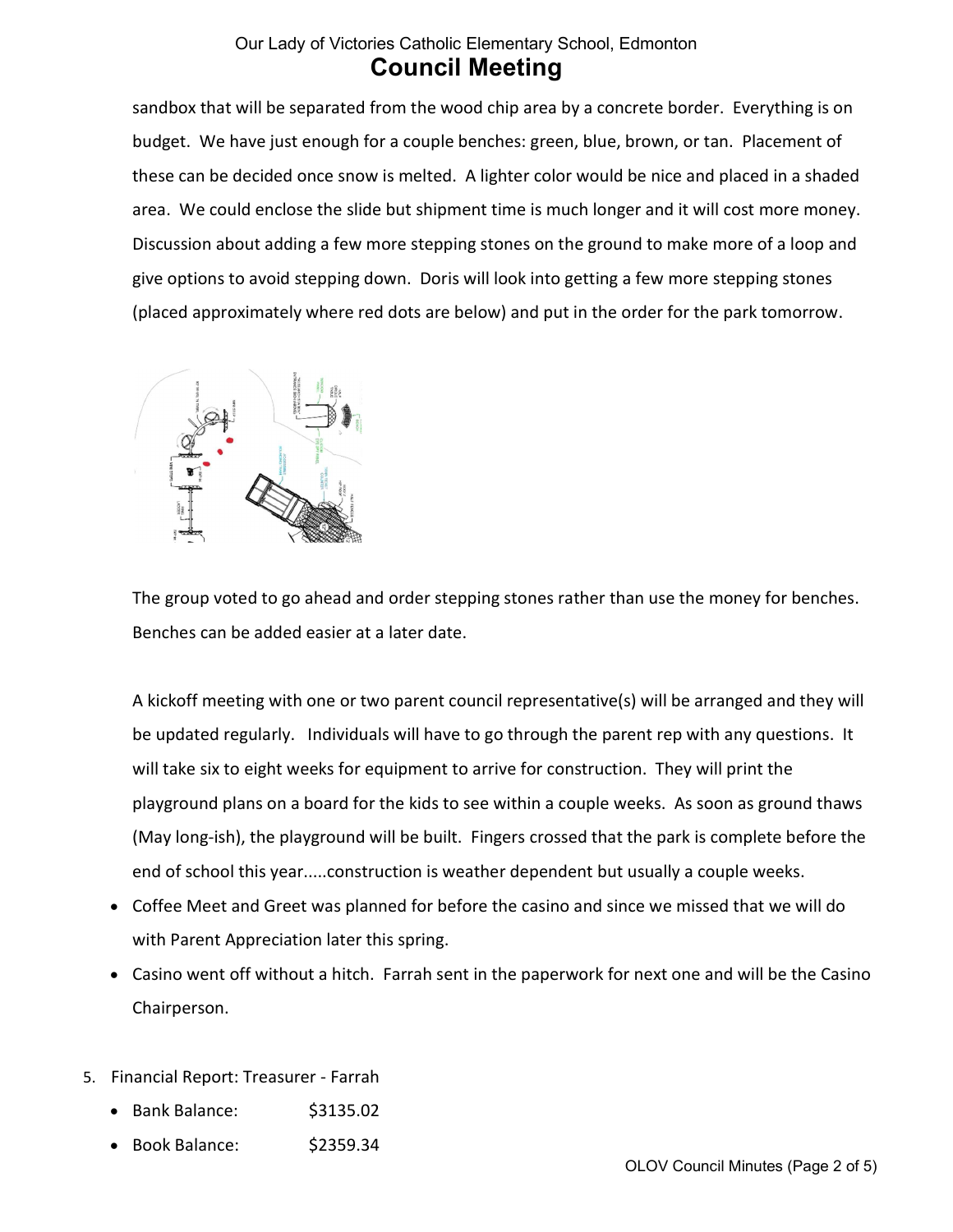- Year end activities will be next expected expense.
- 6. Fundraising
	- $\bullet$  \$800 for pizzas
	- Cookies went out today and close next week. They'll arrive March 23 and volunteers needed to help sort.
	- Bottle Drive April 6 or 7. Kelsey will wait until after this bottle drive to collect funds from depot.
	- Mother's Day ideas welcome.
	- Do we want to restart hot lunches again? Kelsey will look into it for April.
	- We haven't marketed or promoted Spirit Wear yet. We should highlight it separately and make a special day or two for students to wear Spirit Wear.
- 7. Principal's Report
	- $\bullet$  100<sup>th</sup> Day of School was February 4<sup>th</sup>. Activities included making glasses to imagine the future in 100 years and counting 100 items.
	- Grade 4 had a celebration with Father Dean and Sophie and received their Bibles on Feb. 1.
	- Every student in the school recorded a Random Act of Kindness they completed and were able to see it displayed on the Kindness Tree bulletin board.
	- Library Renovations complete and Grade 5's are moved back in.
	- Cards were created and delivered to staff at the Misericordia Hospital by the Grade 1 and 2's. Grades 3-6 created Valentine's cards for seniors. Bookmarks were created for Armed Forces and cards were delivered to neighbours in our community. Lots of kindness being spread this month.
	- Math assessment and extra support is ongoing.
	- Patrollers are starting this month.
	- Pancakes for Shrove Tuesday on March 1.
	- Virtual Ash Wednesday celebrations
	- Lenten project with footsteps to classroom wall to represent alms giving
	- Break rule day for a loonie
	- Demo of Learning March 17. Online.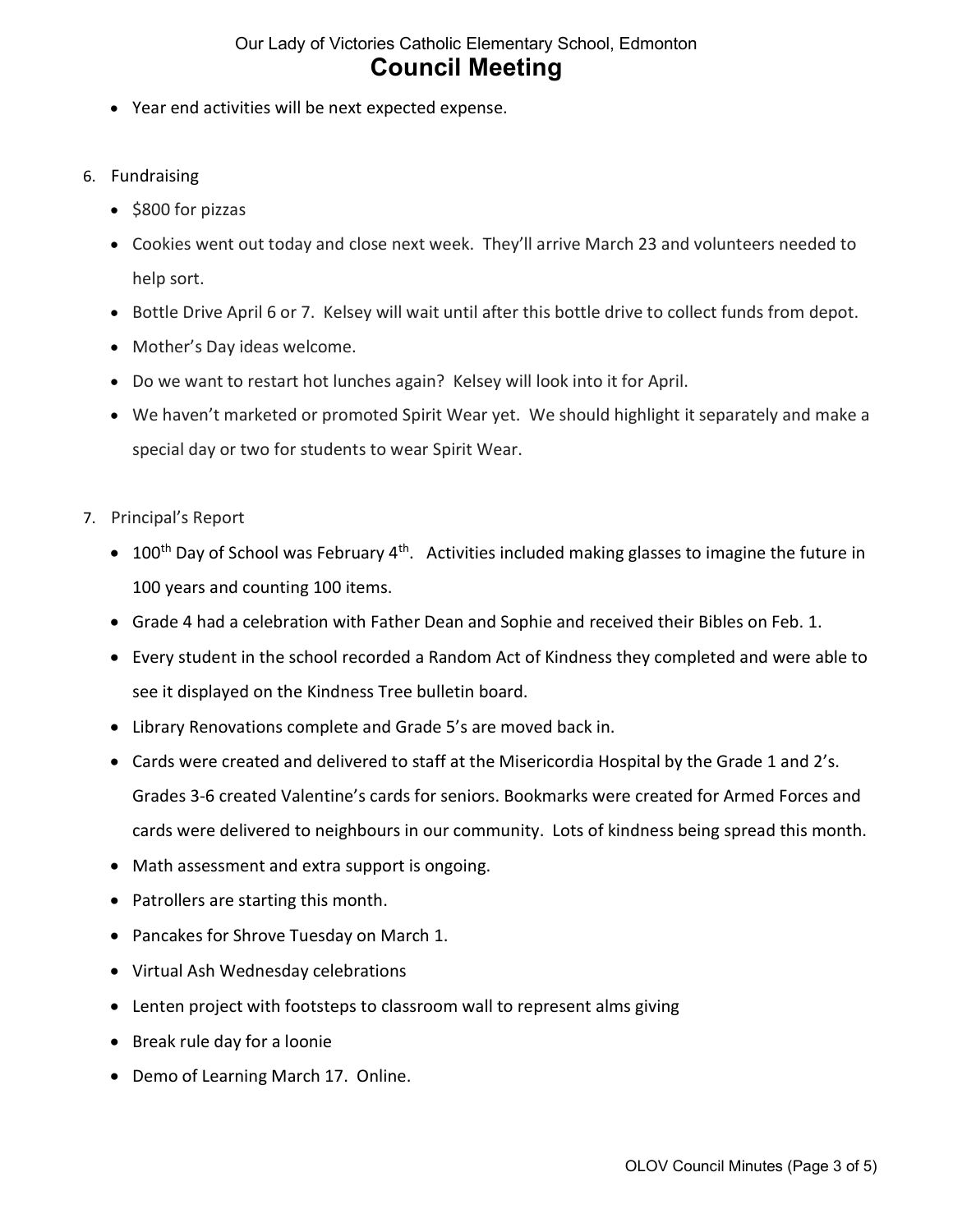- Book purge from library to thinking of having a book sale with funds being donated to Knights of Columbus for Ukraine.
- Prayer board for Ukraine that students requested
- Easter Mass St. John's.
- Flex Groups starting this week. Asking Parent Council to help offset some costs.
- Crochet group lead by Grade 6 student
- Leadership Team making posters advertising to gain more team members and trialing a video series (Dar-Man). Students looking to make our school a better place.
- Reminder that parents are being asked to respond to ECSD survey sent out by the mail. Gr. 4-6 students did the survey in class this week.
- Gr. 2,4,5 going to Fort Edmonton (\$20/student)
- Camp Warwa \$57/student for day trip
- Feb update for Growth Plan.

Goal 1 is Growing in Faith.

- Social Justice projects completed including creating cards for community members, socks to donate, lenten project
- School wide liturgies and celebrations online. Families are encouraged to attend virtually.
- Students will be going to St. John Evangelist for the Easter celebration
- Father Dean has visited the school to connect with students and families
- $-$  Father Dean visited the school to do the Bible presentations for grade 4
- Morning prayers are being completed by different classes over announcements
- Our kindergarten and grade 3 students created a space for students to write prayers in response to the war in Ukraine
- Community walk to deliver kindness messages
- Kindness tree highlighting the kindness our students share everyday in our school
- $-$  Beginning flex options in March; an art flex with a religious focus

Goal 2 is Student Success.

- We now have a large sensory space for students to use when they feel dysregulated to support social and emotional growth.
- Grade ones are receiving math intervention daily through district supports
- Our school will be purchasing sound wall materials for all the grade levels so that we can all create consistency in learning
- We received a lot of new gym equipment to support physical literacy
- We received a lot of new instruments and materials to support music literacy
- Makerspace- work in progress
- Atelier art workshop currently no space available for this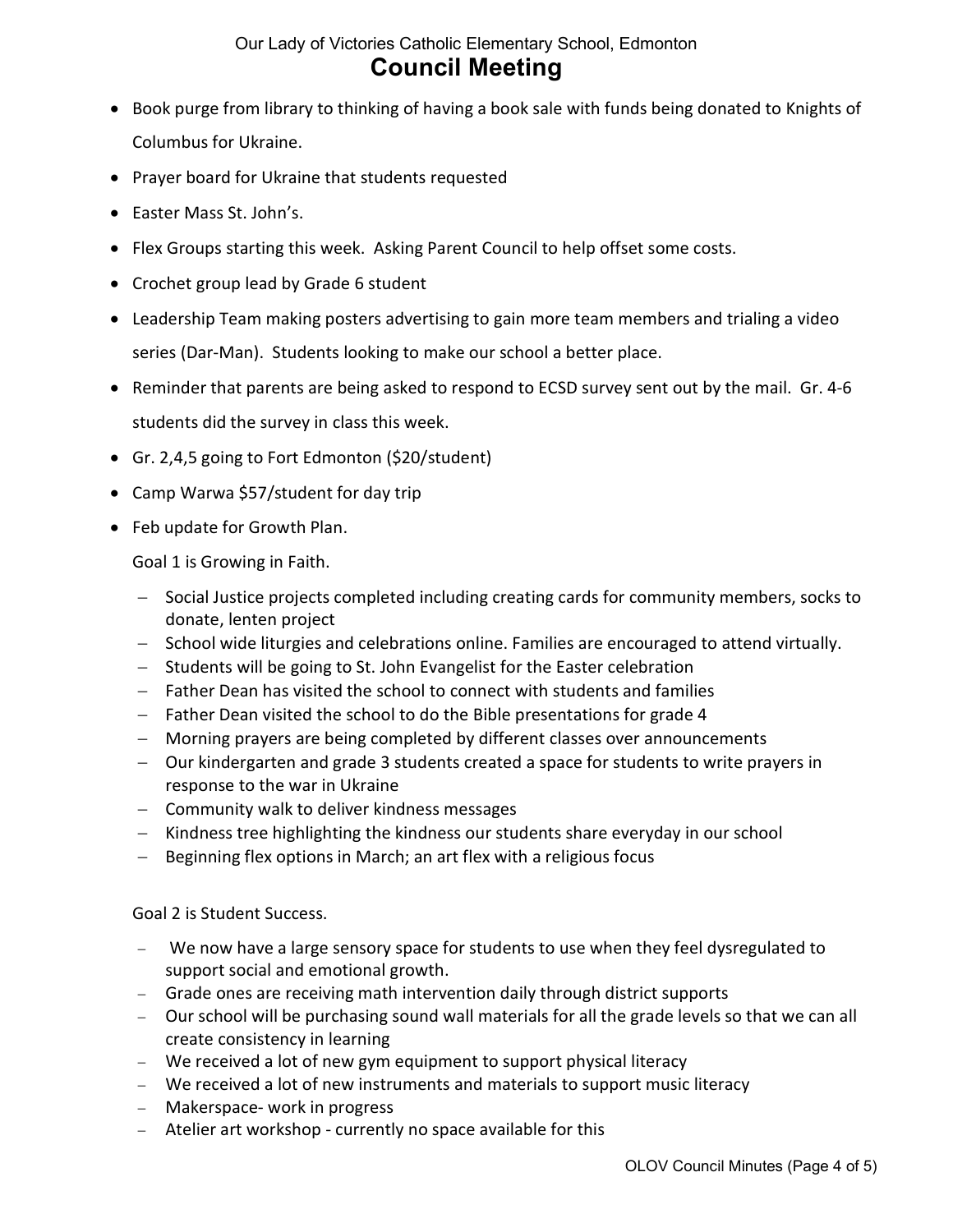- CRM Students were tiered according to needs in literacy and numeracy. Targeted invention has begun for a few students. Additional assistance is being provided by the educational assistants in training from Norquest.
- Discussions on FLEX options occurred and has begun for our division 2 students
- TABT (Teacher Assistant Behavior Therapist) will begin 0.9 at our school to help with behavior needs.
- Levelled reading materials reflecting the Indigenous culture in Canada
- Close liaison with literacy and inclusive consultants to ensure best practices for students
- Goal 3 is an excellent place to work and learn.
	- $-$  Flex block will begin each Thursday (Div 1 will participate monthly)
	- EQUITY, DIVERSITY, INCLUSION, AND ANTI-RACISM training continues for all staff
	- New TABT being hired
	- Creation of student leadership team the team is focusing on planning and implementing mental health and positive relationship building activities to involve all the students in the school
	- Monthly go-to-educator training review
- Goal 4 Building our Future Together.
	- Using our specialists and connecting with families
	- In 100 Voices, SLP team hosting our weekly sessions to provide families with speech support
	- 100 Voices families having the opportunity to attend sessions in Circle of Security and Triple P with our FSLW and Psychologist
	- Grants and PD from Ever Active Schools for loose parts materials and sheds
	- $-$  FSLW working with various families
	- CFEP Grant received and being allocated towards the building of our new playground
- 8. New Business
	- Cricut. Motion 2022 3 (2) Amy. Motion to spend up to \$500 on a Cricut and the supplies needed to use it in the school. Danielle  $2^{nd}$ . Passed. Action: Amy and Pat to purchase the equipment and set it up. Amy will plan an introductory session for teachers on a Thursday afternoon.
	- Chris will research 3D printers and we can discuss next Association meeting.
- 9. Classroom Reports:
	- Grade 4 finishing Simple Machines unit. They are doing dancing in PE. They asked for a printer but they are not allowed in classrooms as students tend to abuse them.
	- Musical called My Planet Your Planet for April or May presentation. All classes are practicing in Music.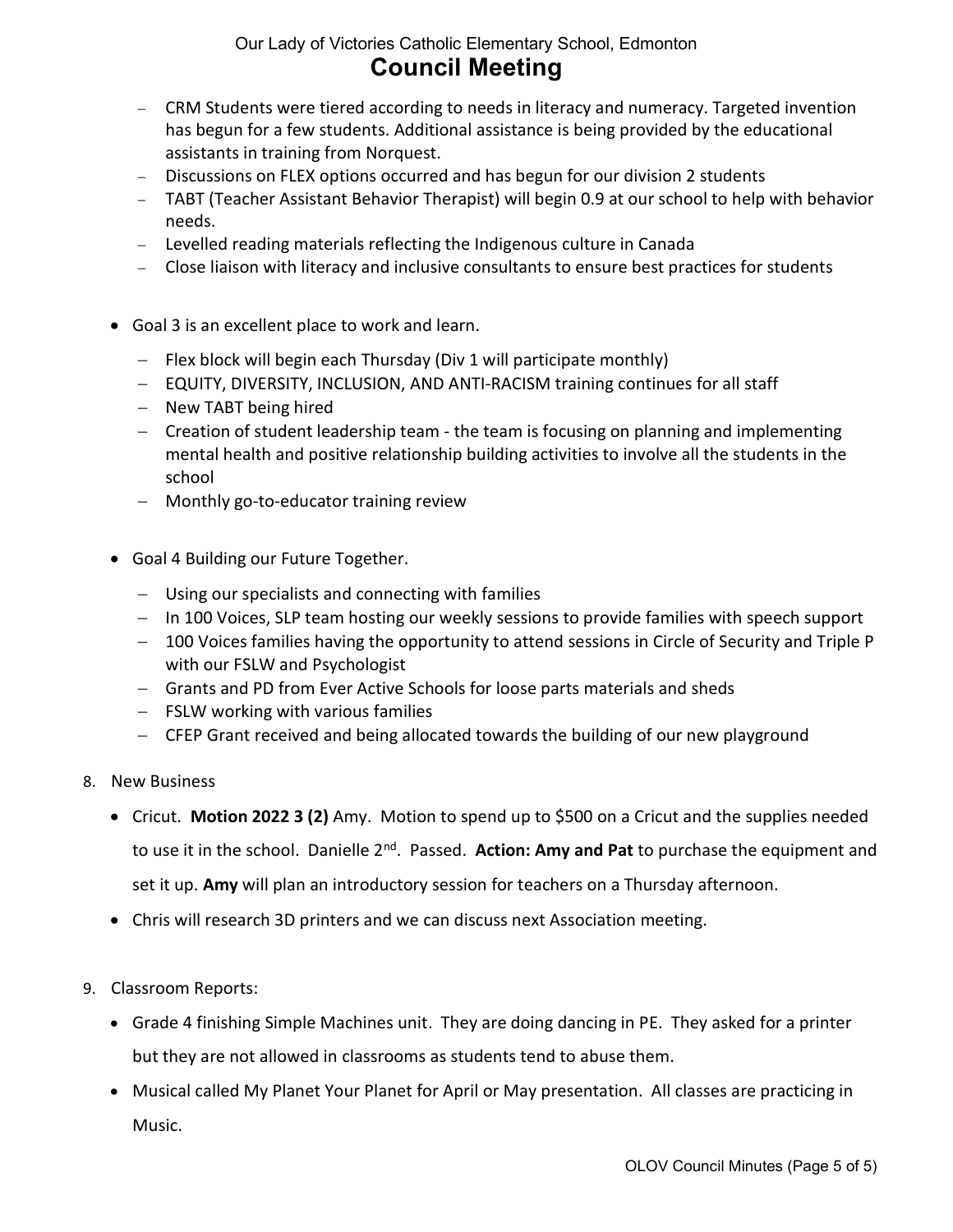- Every classroom received a Spider Plant and they are nursing them along.
- The Grade 2's are doing a boomerang lunch every Friday so the garbage that they bring each day goes home to get the students thinking about the waste they produce.

Next meeting: 18:30, Wednesday, May 11, 2022

Adjourn: 19:50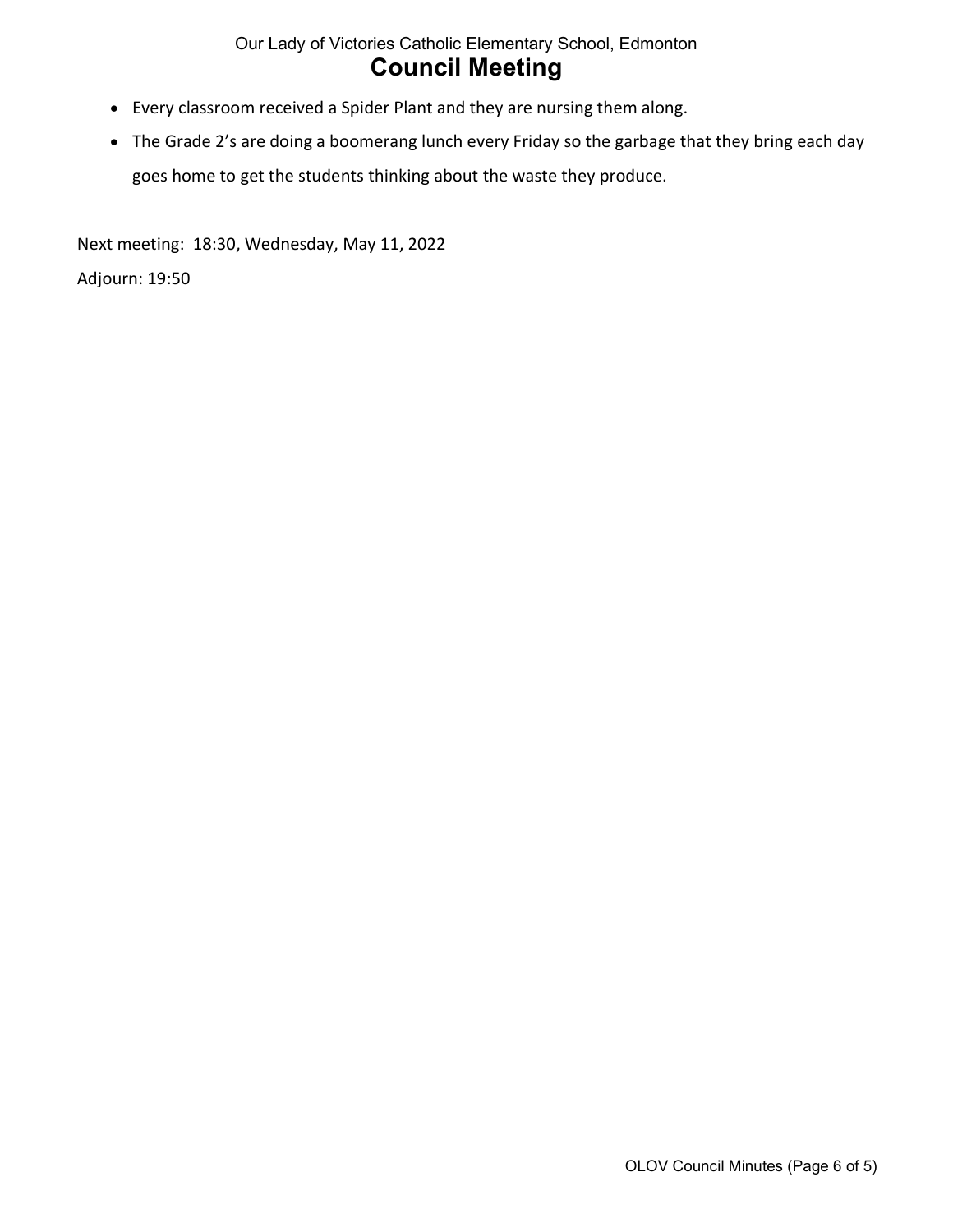18:30, January 5, 2022

#### Microsoft Teams Online Meeting

1. Call to order–19:51

Attendance

Parents: Farrah Dziwenka, Anastassia Hawksworth, Jennifer Krezlewicz, Joanna Quigg, Danielle Stolson, Kelsey McWhirter, Chris Atkins, Alena Pavone

Staff: Pat Opyr, Eileen Loughlin

- 2. Quorum: Yes
- 3. Agenda Motion 2022 3 (3) Jen. Motion to accept the minutes from the January 5, 2022, meeting. Kelsey 2<sup>nd</sup>. Passed.
- 4. Financial Report: Treasurer Farrah
	- Bank Balance: \$3452.73
	- Book Balance: \$668.53
	- \$36507.50 GIC (~\$8700, because we spent \$20000 on playground and \$7800 on Chromebooks)
	- Casino Advisors we get the money advanced from Casino Funds to cover this cost.
- 4. Outstanding Business
	- None at this time.
- 5. Principal's Wish List
	- Motion 2022 3 (4) Farrah. Motion to spend \$244.55 magazine subscription for the library. Jen 2<sup>nd</sup>. Passed.
	- Motion 2022 3 (5) Farrah. Motion to spend \$232.07 on a wooden treasure chest, marble run, and loose parts play for the 100 Voices and Kindergarten classrooms. Jen 2<sup>nd</sup>. Passed.
	- Motion 2022 3 (6) Farrah. Motion to spend \$20000 on playground equipment. Jen 2<sup>nd</sup>. Passed.